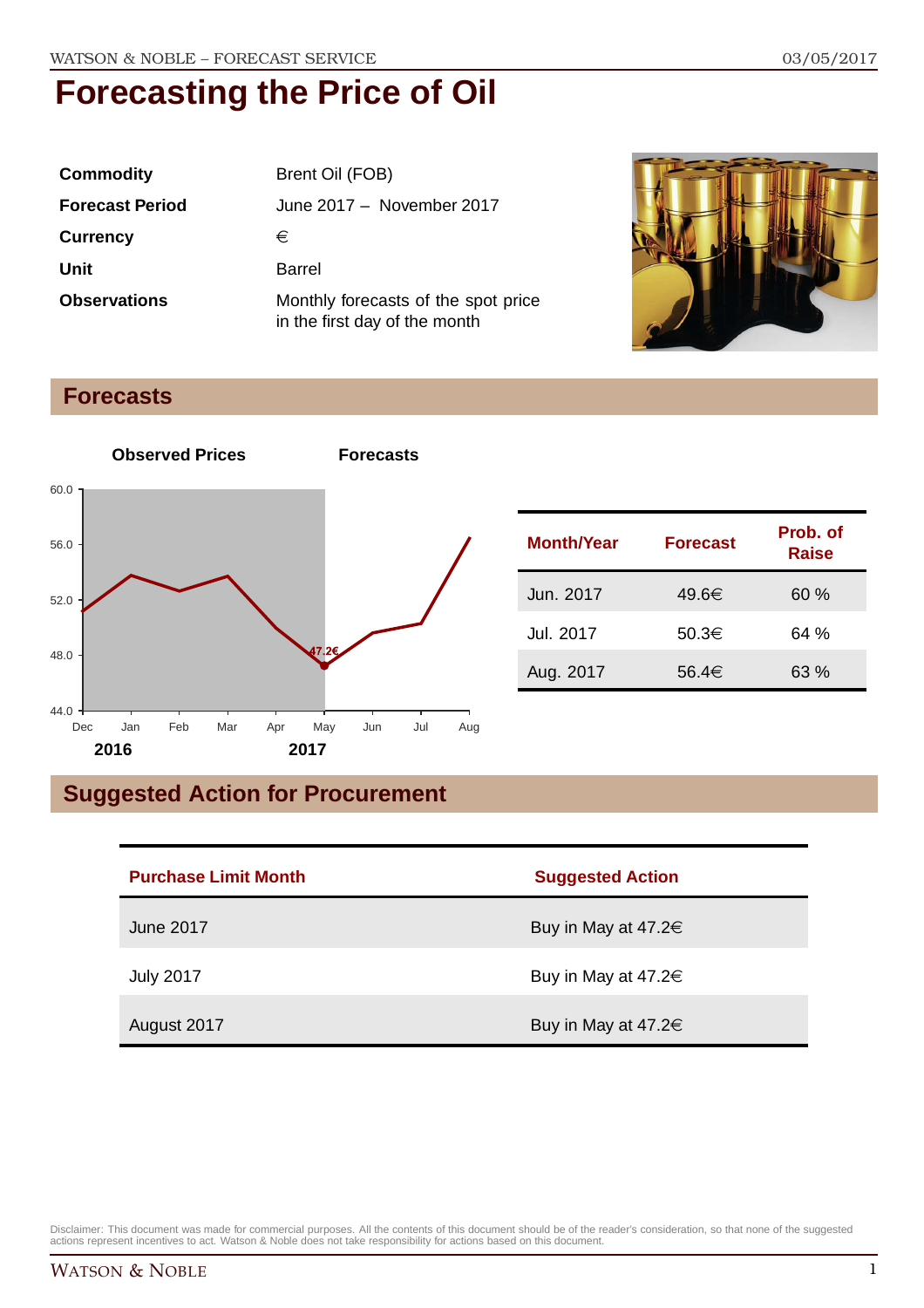### **Impact Analysis: One Month Forecast**



Our algorithm forecasts a higher price of Oil in one month: it is expectable that the price increases 5.10% from  $47.2 \in$  para 49.6 $\in$  until the beginning of June.

#### **Indices of Factors**



#### **Interpretation**

- **Decrease of Supply**: Positive pressure of the Supply index
- **Increase of Demand**: Positive pressure of the Demand index
- **Considerably positive pressure of the index of Oil**
- **Positive pressure of the index of variables represent**ing the market downstream
- Slightly negative pressure of the financial index
- **Positive pressure of other commodities and other fac**tors
- Focus on Iran, Norway, and Euro

#### **Impact per Country**



Disclaimer: This document was made for commercial purposes. All the contents of this document should be of the reader's consideration, so that none of the suggested actions represent incentives to act. Watson & Noble does not take responsibility for actions based on this document.

1.23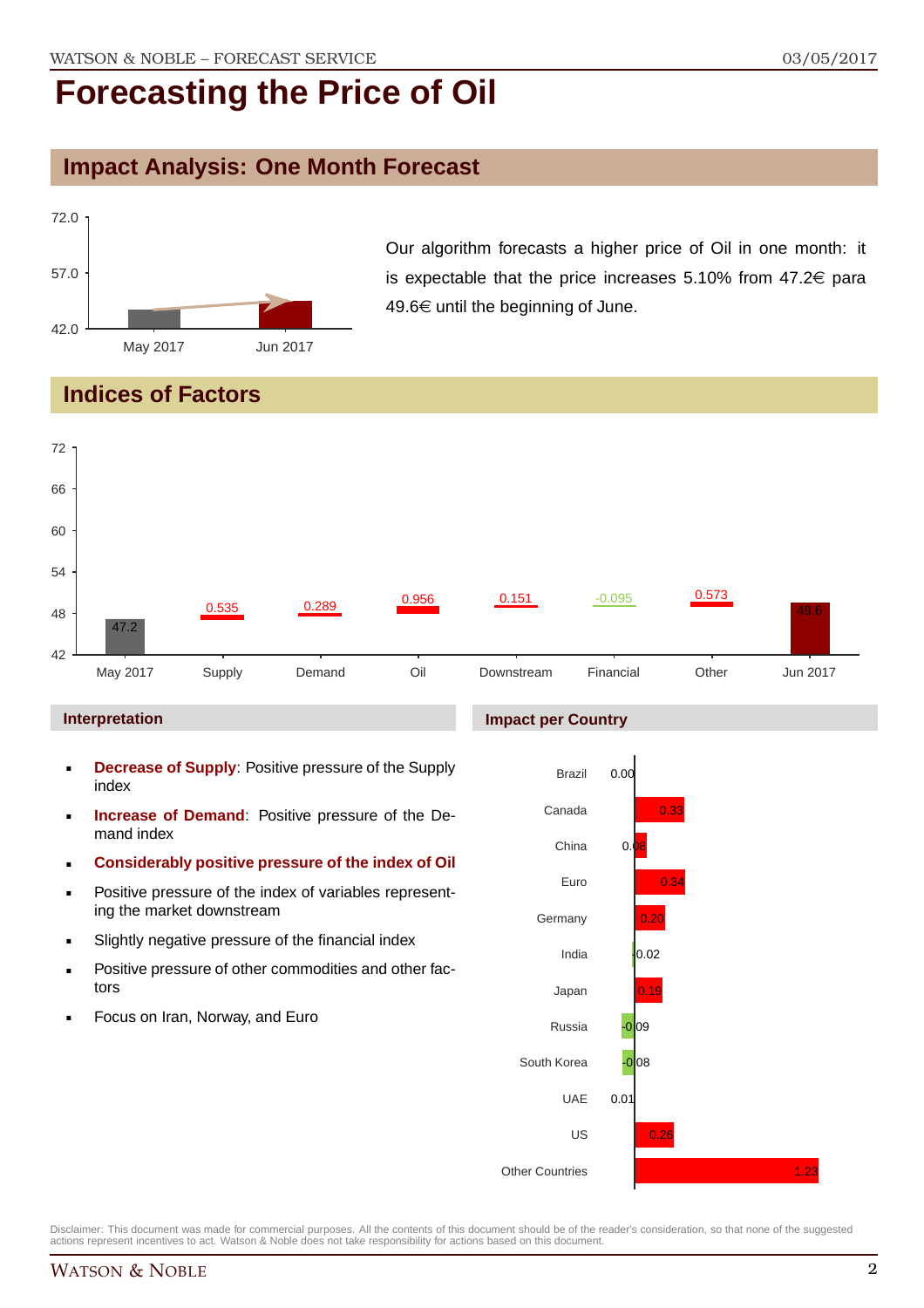#### **Impact Analysis: Two Months Forecast**



Our algorithm forecasts a higher price of Oil in two months: it is expectable that the price increases 6.54% from 47.2 $\in$  to 50.3 $\in$ until the beginning of July.

### **Indices of Factors**

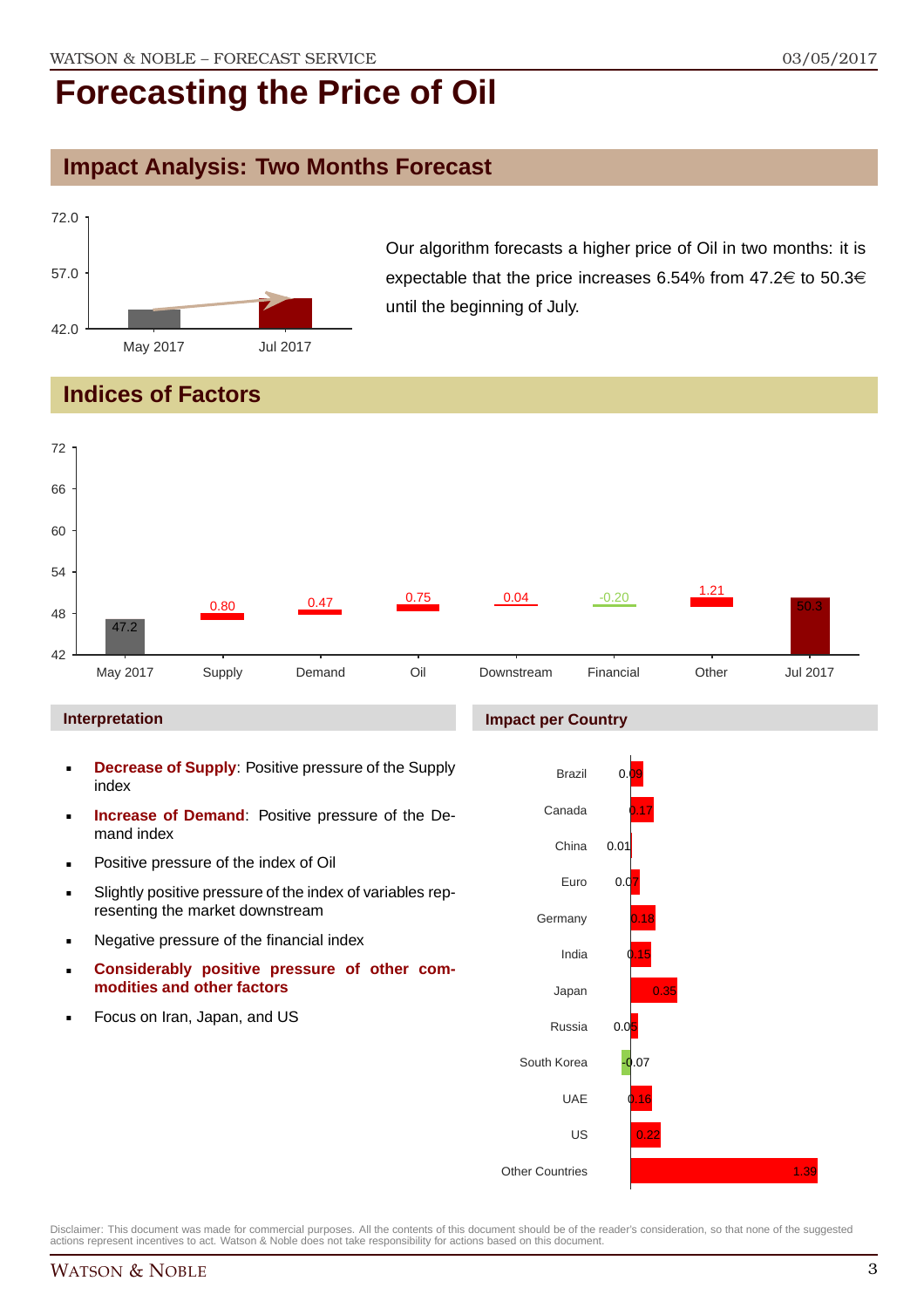### **Impact Analysis: Three Months Forecast**



Our algorithm forecasts a higher price of Oil in three months: it is expectable that the price increases 19.57% from 47.2 $\in$  to 56.4 $\in$ until the beginning of August.

#### **Indices of Factors**



#### **Interpretation**

- **Considerable decrease of Supply**: Positive pressure of the Supply index
- **Increase of Demand**: Positive pressure of the Demand index
- **Positive pressure of the index of Oil**
- **Positive pressure of the index of variables represent**ing the market downstream
- Slightly negative pressure of the financial index
- **Positive pressure of other commodities and other fac**tors
- Focus on UAE, Euro, and Iraq

#### **Impact per Country**

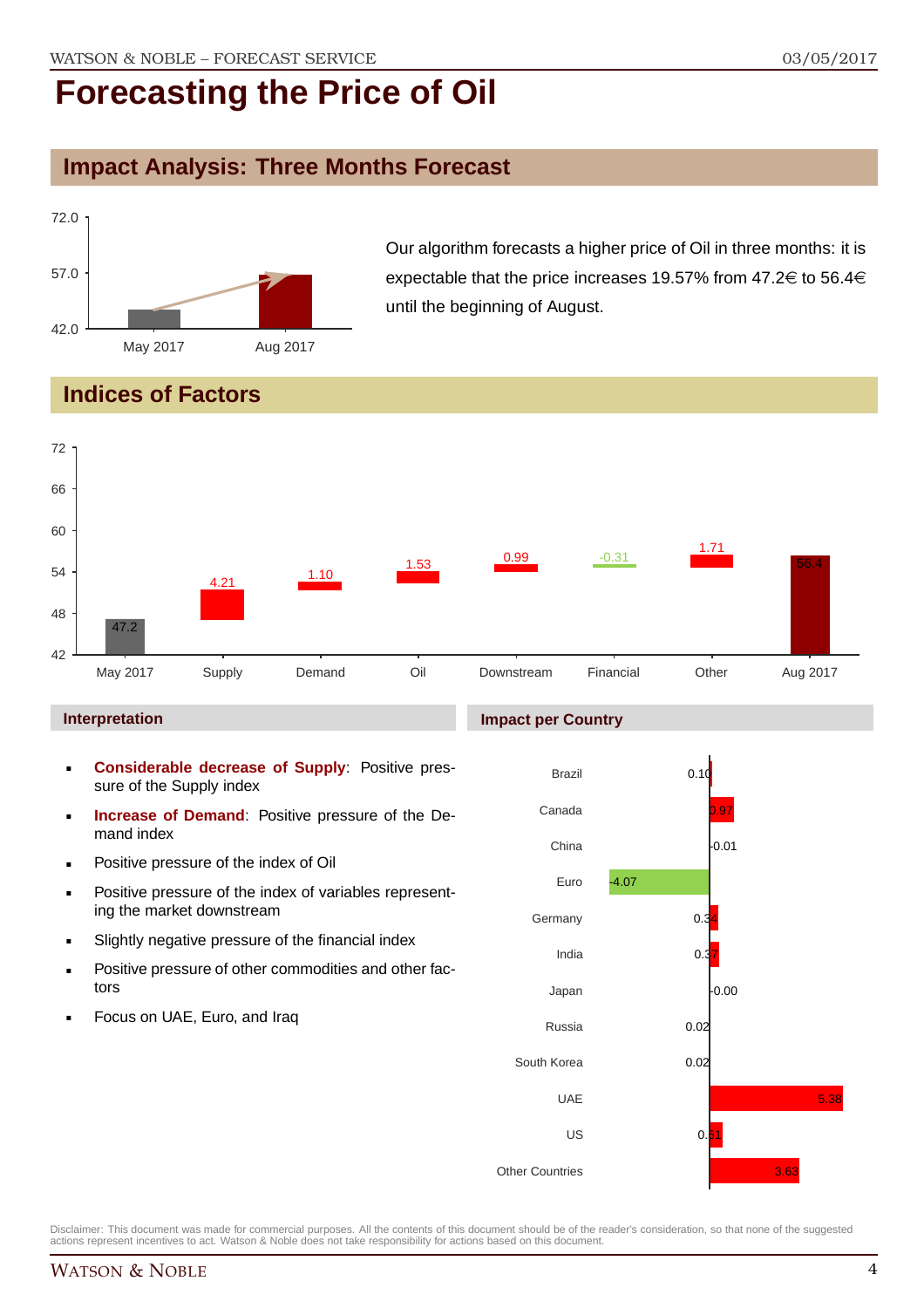### **APPENDIX – Technical Explanation of the Impact Analysis**

In this appendix, we explain the impact analysis of the factors that most contribute for our forecasts.

This Impact Analysis is conducted individually for **each time horizon**, allowing for a distinction between the indices of variables that contribute for our forecasts at short and medium run.

For each time horizon, our analysis has **two components**: first, we present the impact of variables grouped by **indices of factors**; second we present the impact of variables grouped by **indices of countries**.

#### **Indices of Factors**

**Indices of factors** are indices of the weighted contributions of the variables grouped in those factors.

**Supply Index**: composed of macroeconomic variables of the producing and exporting countries. It includes variables such as production, exchange rates, inflation, monetary policy, and wages. For example, an increase in wages implies higher production costs which should (in linear, general, and ceteris paribus terms) generate an incentive to increase prices;

**Demand index**: composed of macroeconomic variables of the consuming and importing countries. It includes variables such as production, exchange rates, inflation, monetary policy, and wages. For example, a decrease in a consumer confidence index should (in linear, general, and ceteris paribus terms) increase savings and decrease demand, leading to lower prices;

**Oil Index**: composed of variables related to Oil. It includes variables such as the price of Oil in different regions of the world and exports, imports, and producer prices of Oil in some countries. For example, an increase in the price of Oil in other region may imply an increase in the price of Oil in Europe due to arbitrage movements;

**Downstream index**: composed of variables related to commodities, such as Gasoline and Naphtha. It includes variables such as the exports, imports, and prices in different regions. For example, an increase in the demand of Gasoline should (in linear, general, and ceteris paribus terms) generate an increase in the price of Oil;